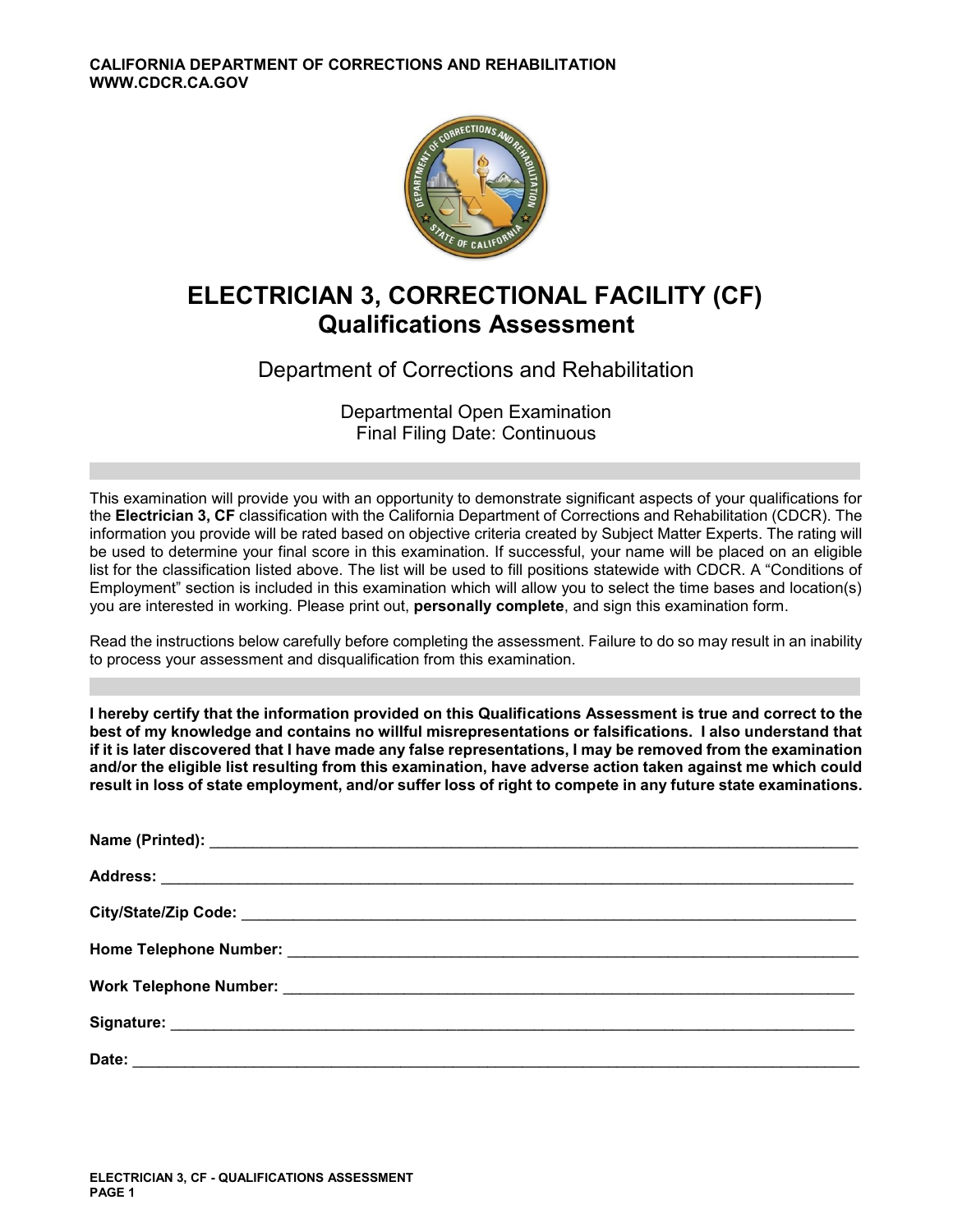### **FILING INSTRUCTIONS**

#### **All applicants must complete and submit the following examination materials:**

- [Examination Application \(STD. 678\)](https://jobs.ca.gov/pdf/STD678.pdf)
- Qualifications Assessment

#### By mail to:

**Department of Corrections and Rehabilitation Office of Workforce Planning P.O. Box 942883 Sacramento, CA 94283-0001**

Or in person at:

**Department of Corrections and Rehabilitation 1515 S Street Sacramento, CA 95811-7243 Attn: Office of Workforce Planning, 101N**

If you are personally delivering your application and Qualifications Assessment, you must do so between the hours of **8:00 a.m.** and **5:00 p.m.**, Monday through Friday, to the street address listed above.

#### **NOTE:**

- All examination materials must have original signatures.
- Be sure your envelope has adequate postage if submitting via mail.
- Faxed or emailed copies will **NOT** be accepted under any circumstances.
- Make and keep a photocopy of the completed Qualifications Assessment for your records.

This Qualifications Assessment is the sole component of the examination. To obtain a position on the eligible list, a minimum score of 70% must be achieved. Therefore, please be sure to review and follow all instructions carefully as missing or incomplete information may result in disqualification or a lower score.

This examination is comprised of the following areas:

- Affirmation Statement (page 1)
- Filing Instructions / General Instructions (page 2)
- Prior State Employment / Conditions of Employment (pages 3 4)
- Rating Instructions (page 5)
- Knowledge & Experience Assessment (pages 6 12)
- Recruitment Questionnaire (pages 13 14)

### **YOUR RESPONSES ARE SUBJECT TO VERIFICATION**

Please keep in mind that all information provided on this Qualifications Assessment will be subject to verification at any time during the examination process, hiring process, and even after gaining employment. Anyone who misrepresents his/her experience will be subject to adverse consequences, which could include the following action(s):

- Removal from the examination process
- Removal from the eligible list / certification list
- Loss of State employment
- Loss of rights to compete in any future state examinations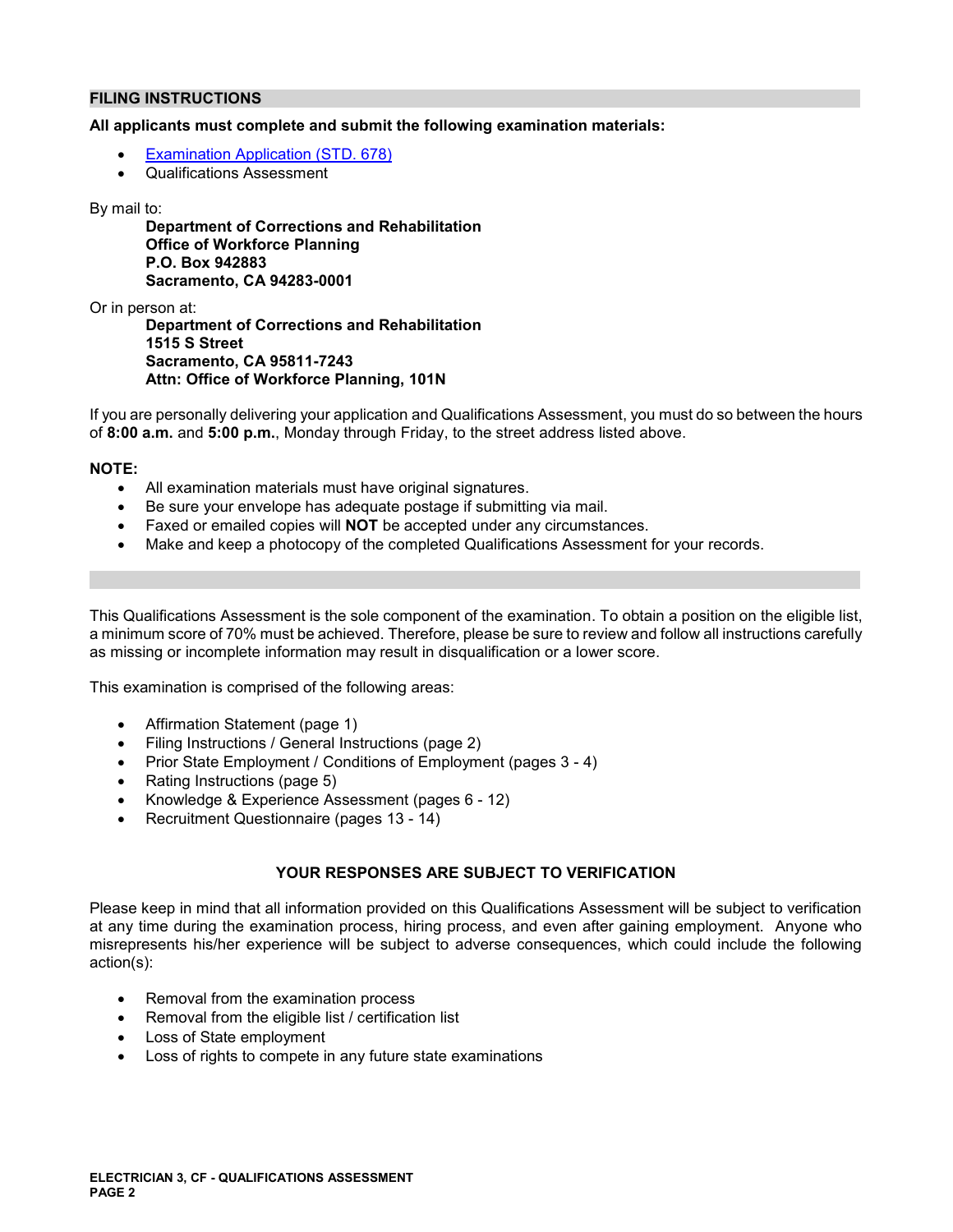#### **PRIOR STATE EMPLOYMENT INFORMATION**

**Complete this next section ONLY if you have been previously dismissed from California State Civil Service employment by punitive action or as a result of disciplinary proceedings. IF THIS DOES NOT APPLY TO YOU, please skip this question.** 

**Do you have written permission from the California Department of Human Resources (CalHR) to take this examination?**





**State Personnel Board, Rule 211 provides that a dismissed state employee may only participate in State Civil Service examinations if he/she has obtained prior consent from the State Personnel Board.**

## **PLEASE MARK THE APPROPRIATE BOX(ES) OF YOUR CHOICE.**

If you are successful in this examination, your name will be placed on an active employment list and referred to fill vacancies Statewide according to the conditions you specify on this form.

### **TYPE OF APPOINTMENT YOU WILL ACCEPT**

Please mark the appropriate box(es) - you may check "(A) Any" if you are willing to accept any type of employment.

☐ **(D) Permanent Full-Time** ☐ **(R) Permanent Part-Time** ☐ **(K) Limited-Term Full-Time** ☐ **(A) Any**

If all are marked and you receive an appointment other than permanent full-time, your name will continue to be considered for permanent full-time positions.

### **LOCATION(S) YOU ARE WILLING TO WORK**

☐ **5 ANYWHERE IN THE STATE –** If this box is marked, no further selection is necessary

### **NORTHERN REGION**

- 
- 
- 
- 
- Mule Creek State Prison ☐ <sup>2500</sup> **Modoc County** ☐ <sup>4700</sup> **Siskiyou County** Pine Grove Youth Conservation ☐ <sup>2800</sup> **Napa County** Camp ☐ <sup>4800</sup> **Solano County** Camp
□ 2900 – Nevada County
□ 2900 – Nevada County
□ 2900 – **Nevada County**□ 2900 – **Nevada County**□ 2900 – **Nevada County**■ California Medical Facility
■ CSP, Solano
■ CSP, Solano
■ CSP, Solano
- 
- ☐ <sup>0500</sup> **Calaveras County** ☐ <sup>4900</sup>**nt** <sup>2</sup> **nty Sonoma Cou y** ☐ 3 00 **Plumas Cou** ☐ <sup>0600</sup> **Colusa County**
- 
- 
- 
- 
- 
- 
- ☐ <sup>3900</sup> **n oaquin nt** <sup>0</sup> **Sa J Cou y** 12 0 **Humboldt County** ☐
- 
- ☐ 1800 **Lassen County** O.H. Close YCF
- California Correctional Center N.A. Chaderjian YCF
- High Desert State Prison
- 
- 
- ☐ ☐<sup>2300</sup> **Mendocino County** <sup>0300</sup> **Amador County** ☐ <sup>4600</sup> **Sierra County**
	-
	-
	-
	- ☐ <sup>3100</sup> **Placer County** CSP, Solano
	-
- <p>□ 0600 Colusa County</p>\n<p>□ 3400 Sacramento County</p>\n<p>□ 5100 Sutter County</p>\n<p>□ 5200 T animals County</p>\n<p>□ 5100 Sutter County</p>\n<p>□ 5200 Telama County</p>\n<p>□ 5200 Telama County</p>\n<p>□ 5200 Telhama County</p>\n<p>□ 5200 Telhama County</p>\n<p>□ 5200 Telhama County</p>
	-
	-
- ☐ <sup>0800</sup> **Del Norte County** Folsom State Prison ☐ <sup>5300</sup> **Trinity County** Pelican Bay State Prison Richard A. McGee Correctional Training Center County<br>
□ 5500 – **Tuolumne County**<br>
□ 5500 – **El Dorado County**<br>
□ 5100 – **Glenn County**<br>
□ 5100 – **Glenn County**<br>
□ 5700 – **Sierra Conservation Center** 
	- ☐ ☐ <sup>3800</sup> **San Francisco County**
	-
	- Deuel Vocational Institute ☐ 5800 **Yuba County**
- □ 1700 **Lake County** <br>● California Health Care Facility
	-
	-
	-
- ☐ 0100 **Alameda County** ☐ 2100 **Marin County** ☐ 4100 **San Mateo County**
- ☐ **Alpine County** CSP, <sup>0200</sup> San Quentin ☐ <sup>4500</sup> **Shasta County**
	-
	-
	-
	-
	-
	-
	-
	-
	-
	-
	-
	- <sup>1100</sup> **Glenn County** ☐ <sup>5700</sup> **Yolo County**
	-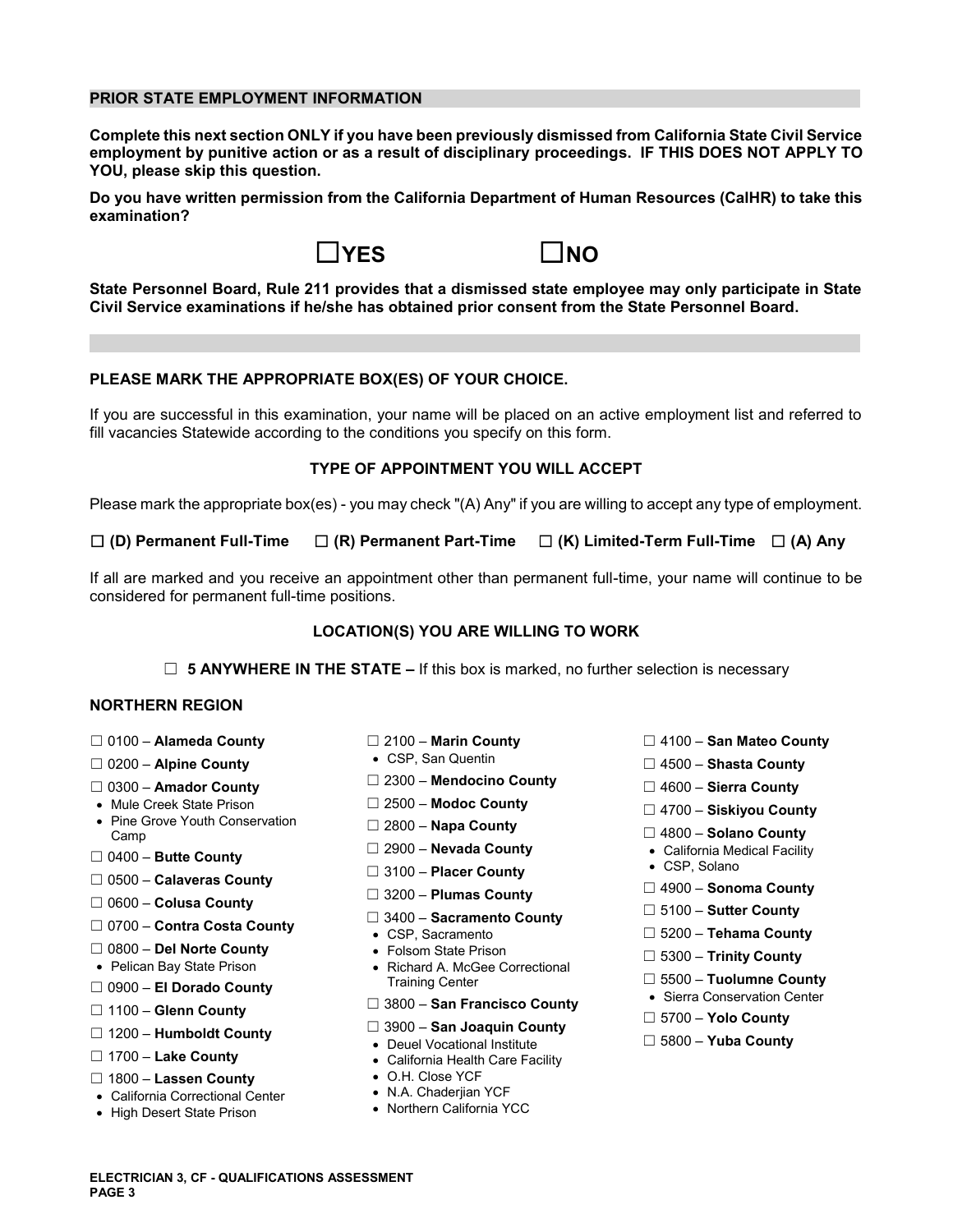#### **CENTRAL REGION**

- 
- 
- 
- 
- 
- 
- Facility California Men's Colony Kern Valley State Prison
- 
- 
- 
- 
- 
- □ 1400 **Inyo County** CSP, Corcoran CSP, Corcoran Salinas Valley State Prison CA Substance Abuse Treatment<br>
Facility Facility **Count Count** ☐ <sup>1500</sup> – **Kern County** Facility ☐ 3500 – **San Benito County**
	-
- **California Correctional Institution**<br>
Facility **California Women's** California Men's Colony **California Colony** 
	-
	-
	-
	-
- 
- ☐ <sup>1000</sup> **Fresno County** ☐ <sup>1600</sup> **Kings County** ☐ <sup>2700</sup> **Monterey County** Pleasant Valley State Prison Avenal State Prison Correctional Training Facility
	-
	-
	- California City Correctional ☐ <sup>2000</sup> **Madera County** ☐ 4000 **San Luis Obispo** Facility
		-
- North Kern State Prison Valley State Prison □ 4300 **Santa Clara County**
- Wasco State Prison ☐ 2200 **Mariposa County** ☐ 4400 **Santa Cruz County**
	- ☐ 2400 **Merced County** ☐ 5000 **Stanislaus County**
	- ☐ 2600 **Mono County** ☐ 5400 **Tulare County**

# **SOUTHERN REGION**

- 
- 
- 
- 
- 
- 
- 
- ☐ 1300 **Imperial County** ☐ 3300 **Riverside County** California Institution for Women
	-
	-
- **Los Angeles County IDOS** Ironwood State Prison <br> **County County County County ⊆** 3600 **San Bernardino**<br>
County County <br>
County County **⊆** 5600 Ventura County ☐ 5600 – **Ventura Count <sup>y</sup> <sup>y</sup>** ☐ **Count** 3000 – **Orange County** California Institution for Men Ventura YCF
	-
- 
- 
- Calipatria State Prison California Rehabilitation Center ☐ 3700 **San Diego County** CSP, Centinela Chuckawalla Valley State Prison RJ Donovan Correctional Facility
	- -
	-

After list release, successful candidates may update any address and/or availability for employment preference information by accessing their [CalCareer](https://www.jobs.ca.gov/) Account (www.jobs.ca.gov) on the California Department of Human Resources (CalHR) website or by notifying CDCR at the following address:

> California Department of Corrections and Rehabilitation Office of Workforce Planning P.O. Box 942883 Sacramento, CA 94283-0001 Attn: Certification Unit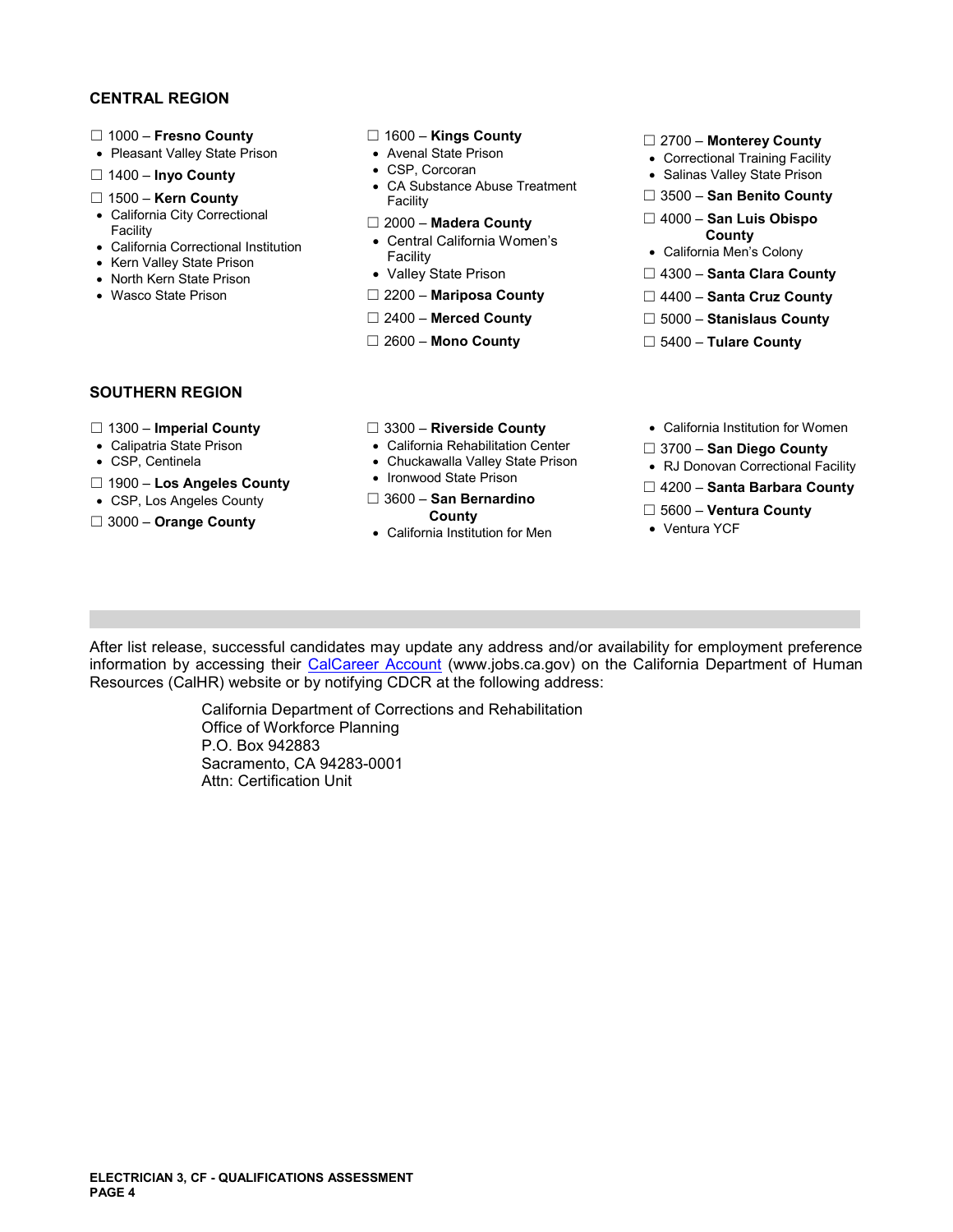### **RATING INSTRUCTIONS**

Rate your knowledge and experience performing specific job-related actions, using the rating scale(s) below.

Respond to each statement, beginning on the following page, by indicating how the statement applies to you. You are required to respond to every statement by marking one option for each of the two scales provided. Responses may not be changed or added once submitted to the Office of Workforce Planning. Missing responses will result in a lower score.

In responding to each statement, you may refer to your FORMAL EDUCATION, FORMAL TRAINING COURSES, and/or WORK EXPERIENCE whether paid or not paid.

# **SCALE #1 - KNOWLEDGE RELATED TO PERFORMING THIS ACTION**

#### **Extensive Knowledge**

I possess an expert knowledge level to the extent that I have effectively performed tasks related to this knowledge in the most difficult and complex situations **and** I have instructed others on specific aspects of this knowledge.

#### **Moderate Knowledge**

I possess an advanced knowledge level to the extent that I could effectively perform this task under the majority of circumstances or situations encountered.

#### **Basic Knowledge**

I possess a sufficient knowledge level that would allow me to perform this task successfully in routine situations.

#### **Limited Knowledge**

I have some knowledge of how to perform this task, but I may require additional instruction to apply my knowledge effectively.

#### **No Knowledge**

I have no knowledge of how to perform this task or what it may entail.

### **SCALE #2 - EXPERIENCE RELATED TO PERFORMING THIS ACTION**

#### **Extensive Experience**

I have more than 3 years of experience in regularly performing this action **and** I have instructed others on this specific action.

#### **Moderate Experience**

I have more than 2 years, but less than 3 years of experience performing this action **and** I can perform it independently.

#### **Basic Experience**

I have more than 1 year, but less than 2 years of experience performing this action **and** I have performed it regularly with minimal or no assistance.

#### **Limited Experience**

I have less than 1 year of experience in performing this action **and** I may require assistance for successful performance.

### **No Experience**

I have never performed this action.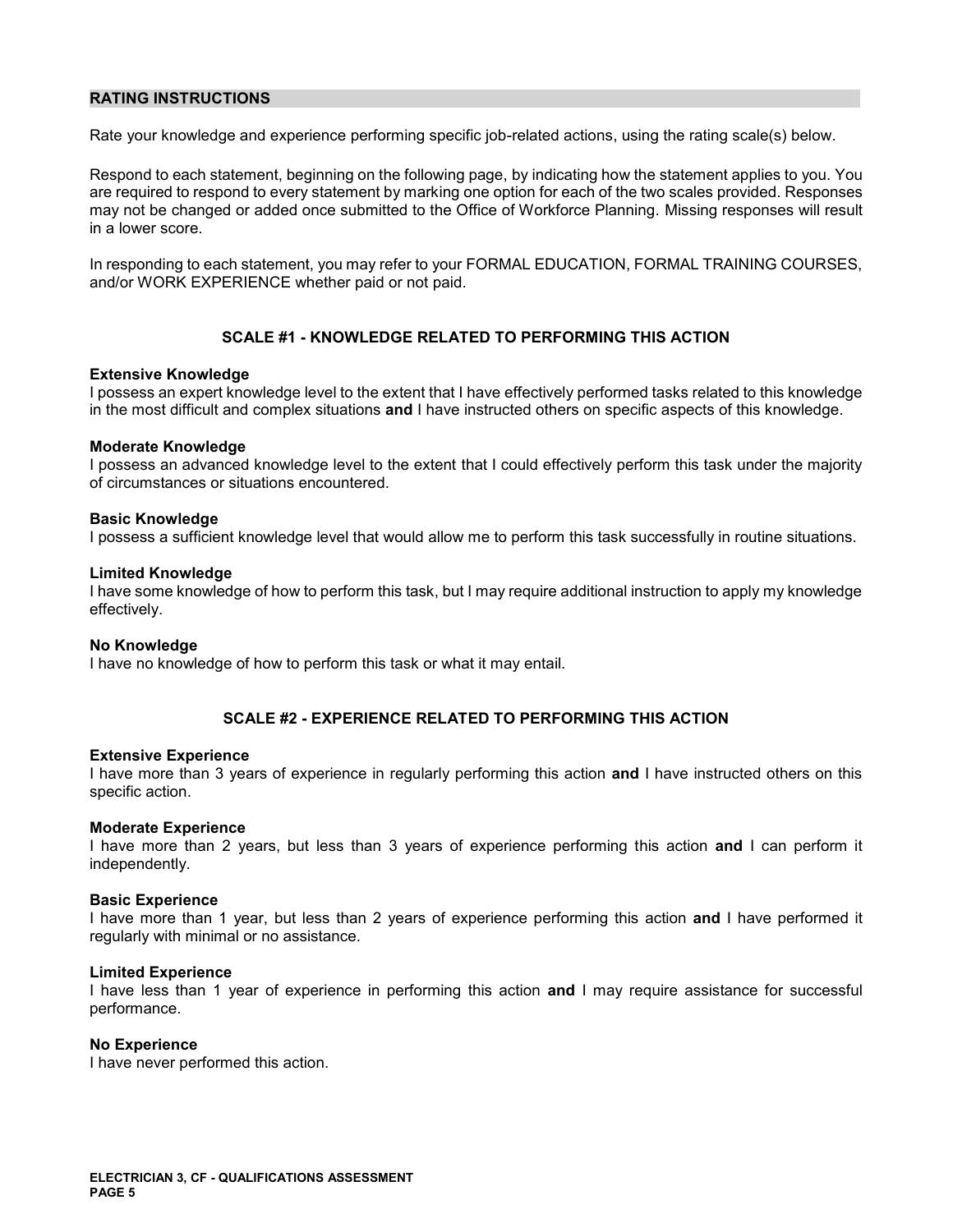#### 1. Plan the work of electricians in the installation, repair, and preventive maintenance of electrical systems.

- 
- ☐ Moderate Knowledge ☐ Moderate Experience
- ☐ Basic Knowledge ☐ Basic Experience
- ☐ Limited Knowledge ☐ Limited Experience
- 

### **Knowledge related to performing this action Experience related to performing this action**

- ☐ Extensive Knowledge ☐ Extensive Experience
	-
	-
	-
- ☐ No Knowledge ☐ No Experience

2. Layout the work of electricians in the installation, repair, and preventive maintenance of electrical systems.

- 
- 
- 
- 
- 

### **Knowledge related to performing this action Experience related to performing this action**

- ☐ Extensive Knowledge ☐ Extensive Experience
- ☐ Moderate Knowledge ☐ Moderate Experience
- ☐ Basic Knowledge ☐ Basic Experience
- ☐ Limited Knowledge ☐ Limited Experience
- ☐ No Knowledge ☐ No Experience

3. Lead the work of electricians in the installation, repair, and preventive maintenance of electrical systems.

- 
- ☐ Moderate Knowledge ☐ Moderate Experience
- 
- 
- 

#### **Knowledge related to performing this action Experience related to performing this action**

- ☐ Extensive Knowledge ☐ Extensive Experience
	-
- ☐ Basic Knowledge ☐ Basic Experience
- ☐ Limited Knowledge ☐ Limited Experience
- ☐ No Knowledge ☐ No Experience

4. Inspect the work of electricians in the installation, repair, and preventive maintenance of electrical systems.

#### **Knowledge related to performing this action Experience related to performing this action**

- ☐ Extensive Knowledge ☐ Extensive Experience
- ☐ Moderate Knowledge ☐ Moderate Experience
- ☐ Basic Knowledge ☐ Basic Experience
- ☐ Limited Knowledge ☐ Limited Experience
- ☐ No Knowledge ☐ No Experience

- 
- 
- 
- 
- 

5. Supervise electricians engaged in the use of tools, equipment, and materials.

## **Knowledge related to performing this action Experience related to performing this action**

- 
- ☐ Moderate Knowledge ☐ Moderate Experience
- ☐ Basic Knowledge ☐ Basic Experience
- ☐ Limited Knowledge ☐ Limited Experience
- ☐ No Knowledge ☐ No Experience

- ☐ Extensive Knowledge ☐ Extensive Experience
	-
	-
	-
	-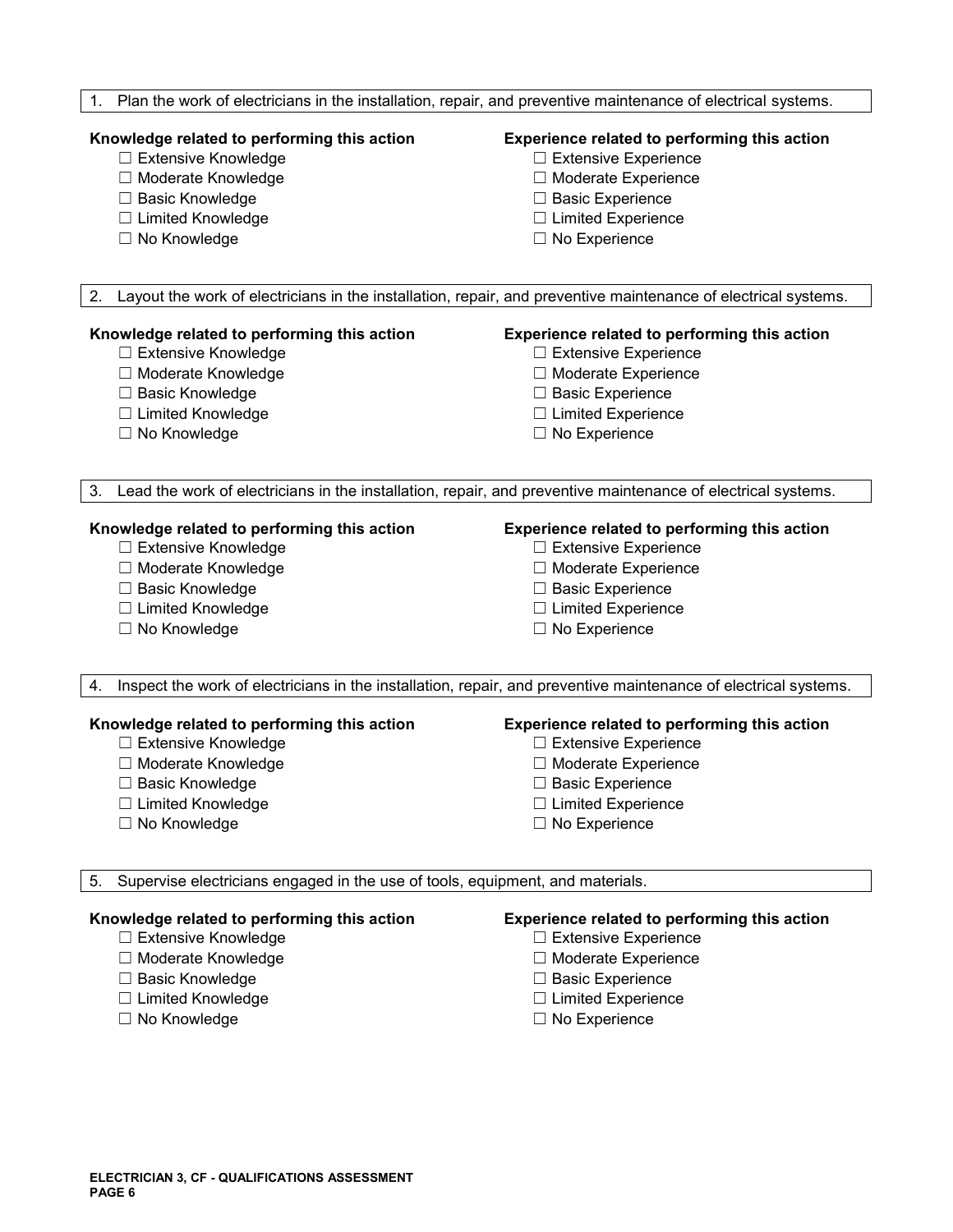### 6. Perform the duties of a supervisor in his/her absence.

- 
- 
- 
- ☐ Limited Knowledge ☐ Limited Experience
- 

# **Knowledge related to performing this action Experience related to performing this action**

- ☐ Extensive Knowledge ☐ Extensive Experience
- ☐ Moderate Knowledge ☐ Moderate Experience
- ☐ Basic Knowledge ☐ Basic Experience
	-
- ☐ No Knowledge ☐ No Experience

7. Coordinate with supervisors, trades people, staff, contractors, and vendors regarding projects.

# **Knowledge related to performing this action Experience related to performing this action**

- 
- 
- 
- ☐ Limited Knowledge ☐ Limited Experience
- 

- ☐ Extensive Knowledge ☐ Extensive Experience
- ☐ Moderate Knowledge ☐ Moderate Experience
- ☐ Basic Knowledge ☐ Basic Experience
	-
- ☐ No Knowledge ☐ No Experience

8. Advise of the selection and procurement of electrical materials, tools, and equipment.

- ☐ Extensive Knowledge ☐ Extensive Experience
- ☐ Moderate Knowledge ☐ Moderate Experience
- 
- 
- 

### **Knowledge related to performing this action Experience related to performing this action**

- 
- 
- ☐ Basic Knowledge ☐ Basic Experience
- ☐ Limited Knowledge ☐ Limited Experience
- ☐ No Knowledge ☐ No Experience

9. Advise in the maintenance and repair of electrical systems.

### **Knowledge related to performing this action Experience related to performing this action**

- ☐ Extensive Knowledge ☐ Extensive Experience
- ☐ Moderate Knowledge ☐ Moderate Experience
- ☐ Basic Knowledge ☐ Basic Experience
- ☐ Limited Knowledge ☐ Limited Experience
- ☐ No Knowledge ☐ No Experience

- 
- 
- 
- 
- 

### 10. Prepare rough sketches of minor electrical installations.

- 
- 
- 
- ☐ Limited Knowledge ☐ Limited Experience
- ☐ No Knowledge ☐ No Experience

### **Knowledge related to performing this action Experience related to performing this action**

- ☐ Extensive Knowledge ☐ Extensive Experience
- ☐ Moderate Knowledge ☐ Moderate Experience
- ☐ Basic Knowledge ☐ Basic Experience
	-
	-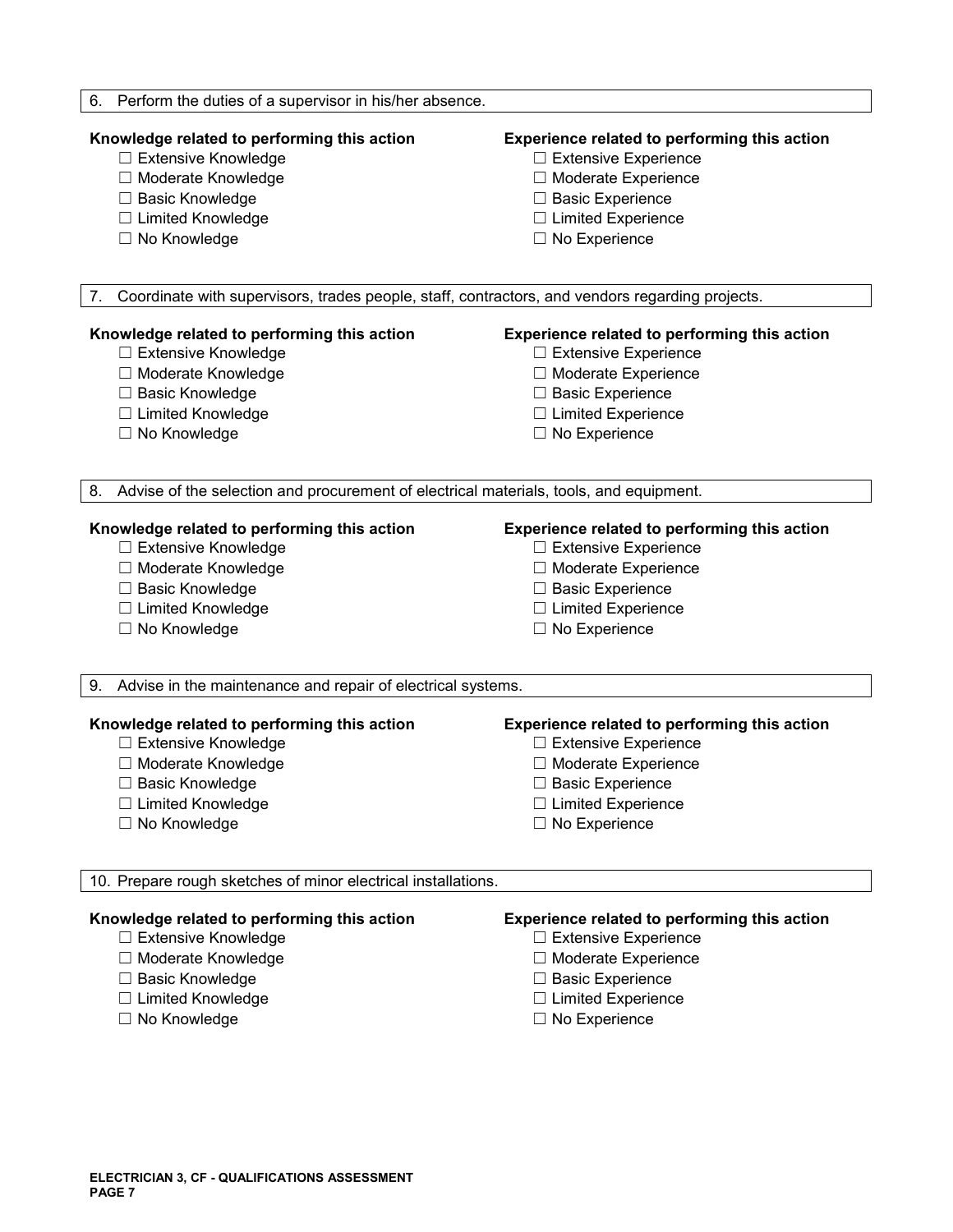| 11. Prepare estimates for projects.           |                                              |
|-----------------------------------------------|----------------------------------------------|
| Knowledge related to performing this action   | Experience related to performing this action |
| □ Extensive Knowledge                         | $\Box$ Extensive Experience                  |
| □ Moderate Knowledge                          | □ Moderate Experience                        |
| □ Basic Knowledge                             | □ Basic Experience                           |
| □ Limited Knowledge                           | $\Box$ Limited Experience                    |
| □ No Knowledge                                | $\Box$ No Experience                         |
| 12. Prepare reports.                          |                                              |
| Knowledge related to performing this action   | Experience related to performing this action |
| □ Extensive Knowledge                         | $\Box$ Extensive Experience                  |
| □ Moderate Knowledge                          | □ Moderate Experience                        |
| □ Basic Knowledge                             | $\Box$ Basic Experience                      |
| $\Box$ Limited Knowledge                      | $\Box$ Limited Experience                    |
| □ No Knowledge                                | $\Box$ No Experience                         |
| 13. Organize tools, equipment, and inventory. |                                              |
| Knowledge related to performing this action   | Experience related to performing this action |
| □ Extensive Knowledge                         | $\Box$ Extensive Experience                  |
| □ Moderate Knowledge                          | □ Moderate Experience                        |
| □ Basic Knowledge                             | □ Basic Experience                           |
| □ Limited Knowledge                           | □ Limited Experience                         |
| □ No Knowledge                                | $\Box$ No Experience                         |
| 14. Respond to work orders.                   |                                              |
| Knowledge related to performing this action   | Experience related to performing this action |
| □ Extensive Knowledge                         | $\Box$ Extensive Experience                  |
| □ Moderate Knowledge                          | □ Moderate Experience                        |
| $\Box$ Basic Knowledge                        | □ Basic Experience                           |
| □ Limited Knowledge                           | $\Box$ Limited Experience                    |
| □ No Knowledge                                | $\Box$ No Experience                         |
| 15. Maintain electrical shop and contents.    |                                              |
| Knowledge related to performing this action   | Experience related to performing this action |
| □ Extensive Knowledge                         | $\Box$ Extensive Experience                  |
| □ Moderate Knowledge                          | □ Moderate Experience                        |
| □ Basic Knowledge                             | $\Box$ Basic Experience                      |
| □ Limited Knowledge                           | $\Box$ Limited Experience                    |
| $\Box$ No Knowledge                           | $\Box$ No Experience                         |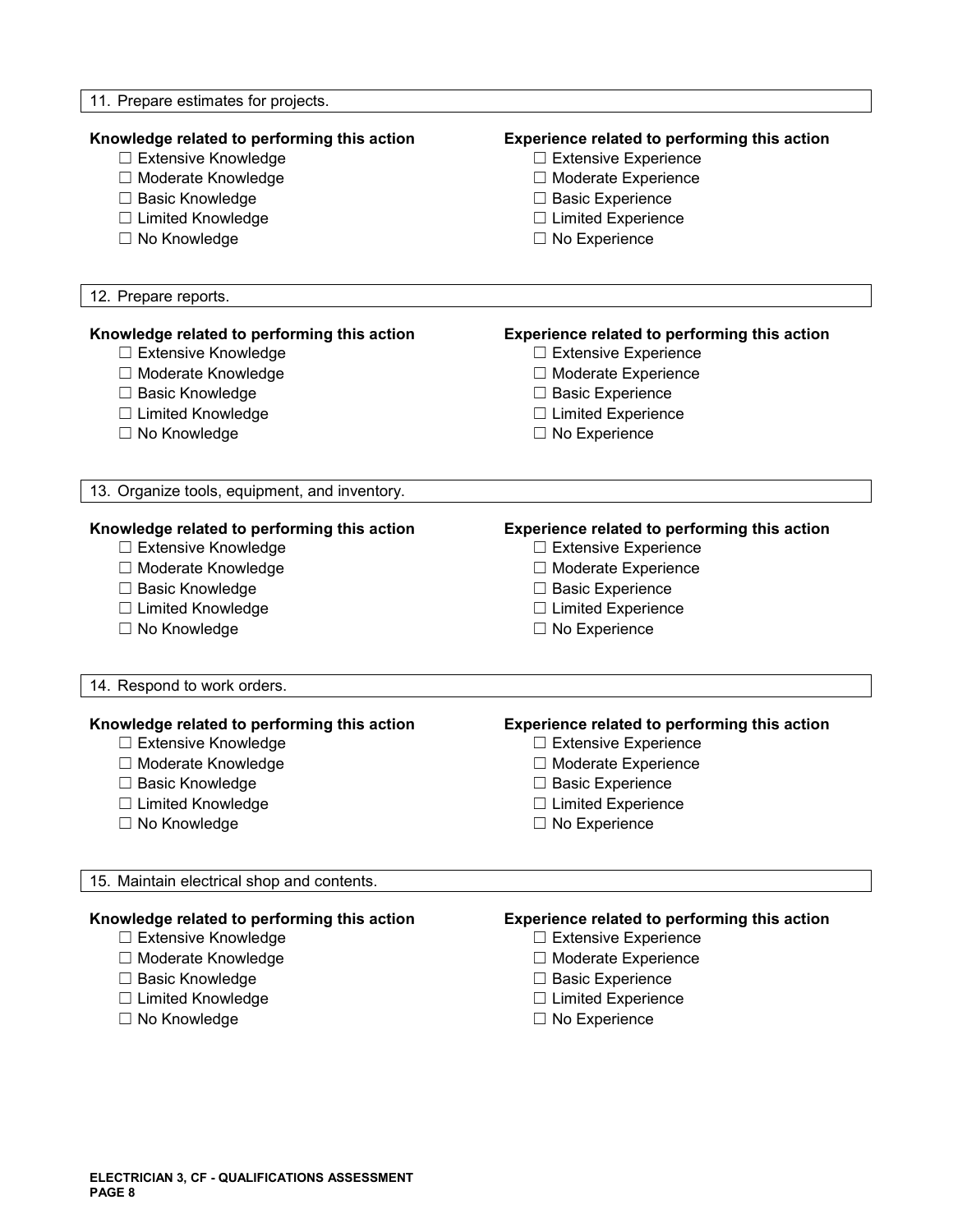|                                                                      | 16. Maintain records, files, and technical data on materials, tools, and equipment. |  |  |
|----------------------------------------------------------------------|-------------------------------------------------------------------------------------|--|--|
| Knowledge related to performing this action                          | Experience related to performing this action                                        |  |  |
| □ Extensive Knowledge                                                | $\Box$ Extensive Experience                                                         |  |  |
| □ Moderate Knowledge                                                 | □ Moderate Experience                                                               |  |  |
| □ Basic Knowledge                                                    | □ Basic Experience                                                                  |  |  |
| □ Limited Knowledge                                                  | $\Box$ Limited Experience                                                           |  |  |
| □ No Knowledge                                                       | $\Box$ No Experience                                                                |  |  |
| 17. Interpret electrical blueprints.                                 |                                                                                     |  |  |
| Knowledge related to performing this action                          | Experience related to performing this action                                        |  |  |
| □ Extensive Knowledge                                                | □ Extensive Experience                                                              |  |  |
| □ Moderate Knowledge                                                 | □ Moderate Experience                                                               |  |  |
| □ Basic Knowledge                                                    | □ Basic Experience                                                                  |  |  |
| □ Limited Knowledge                                                  | $\Box$ Limited Experience                                                           |  |  |
| □ No Knowledge                                                       | $\Box$ No Experience                                                                |  |  |
| 18. Install electrical circuits for equipment.                       |                                                                                     |  |  |
| Knowledge related to performing this action                          | Experience related to performing this action                                        |  |  |
| □ Extensive Knowledge                                                | □ Extensive Experience                                                              |  |  |
| □ Moderate Knowledge                                                 | □ Moderate Experience                                                               |  |  |
| □ Basic Knowledge                                                    | □ Basic Experience                                                                  |  |  |
| □ Limited Knowledge                                                  | $\Box$ Limited Experience                                                           |  |  |
| $\Box$ No Knowledge                                                  | $\Box$ No Experience                                                                |  |  |
| 19. Install conduits for data, electrical, and mechanical equipment. |                                                                                     |  |  |
| Knowledge related to performing this action                          | Experience related to performing this action                                        |  |  |
| □ Extensive Knowledge                                                | □ Extensive Experience                                                              |  |  |
| □ Moderate Knowledge                                                 | □ Moderate Experience                                                               |  |  |
| $\Box$ Basic Knowledge                                               | $\Box$ Basic Experience                                                             |  |  |
| □ Limited Knowledge                                                  | $\Box$ Limited Experience                                                           |  |  |
| □ No Knowledge                                                       | $\Box$ No Experience                                                                |  |  |
| 20. Install raceways for data, electrical, and mechanical equipment. |                                                                                     |  |  |
| Knowledge related to performing this action                          | Experience related to performing this action                                        |  |  |
| □ Extensive Knowledge                                                | □ Extensive Experience                                                              |  |  |
| □ Moderate Knowledge                                                 | □ Moderate Experience                                                               |  |  |
| □ Basic Knowledge                                                    | □ Basic Experience                                                                  |  |  |
| □ Limited Knowledge                                                  | $\Box$ Limited Experience                                                           |  |  |
| □ No Knowledge                                                       | $\Box$ No Experience                                                                |  |  |

٦

Г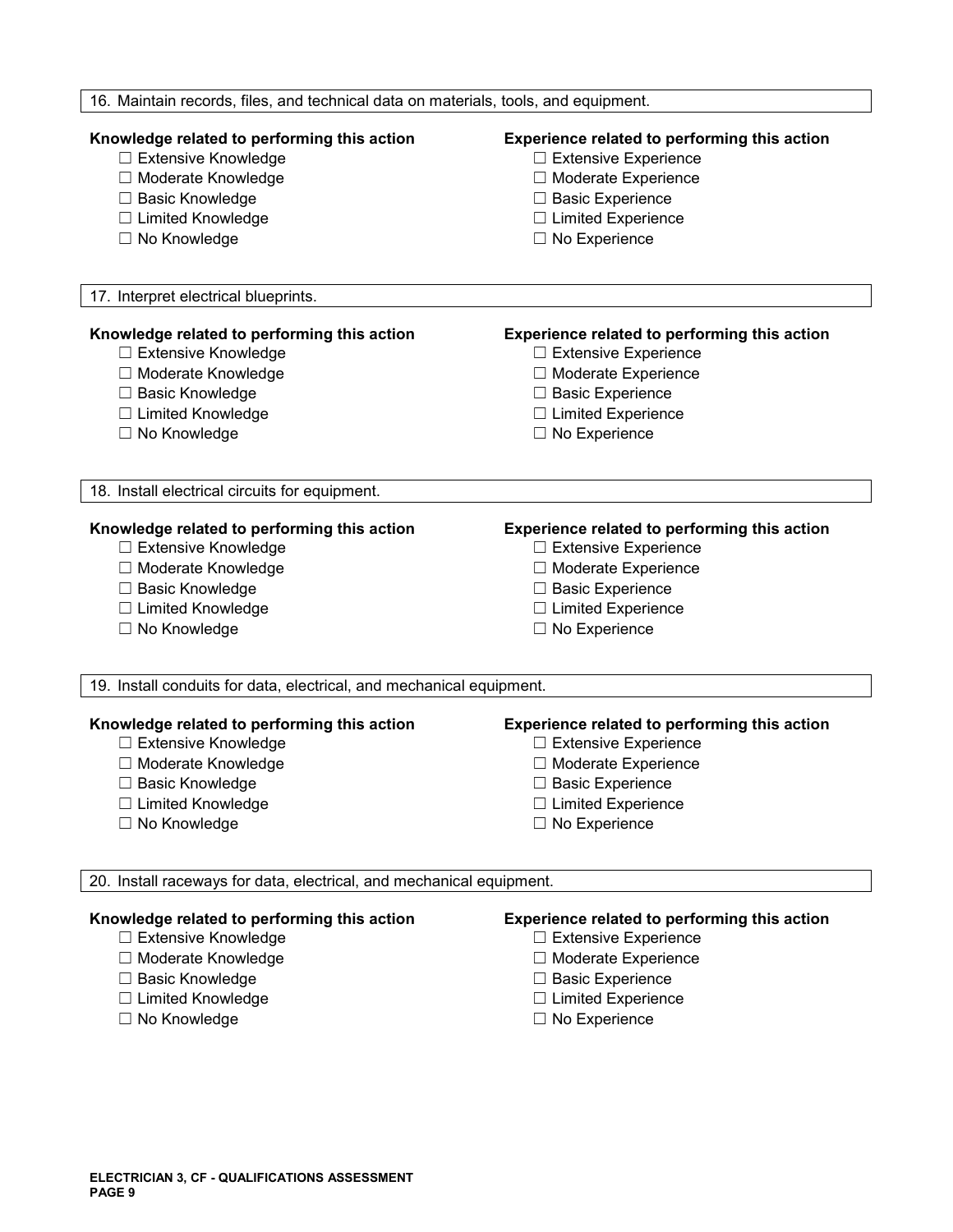| 21. Install timers, switches, contractors, and/or relays for electrical and mechanical equipment.  |                                                     |  |
|----------------------------------------------------------------------------------------------------|-----------------------------------------------------|--|
| Knowledge related to performing this action                                                        | <b>Experience related to performing this action</b> |  |
| □ Extensive Knowledge                                                                              | $\Box$ Extensive Experience                         |  |
| □ Moderate Knowledge                                                                               | □ Moderate Experience                               |  |
| □ Basic Knowledge                                                                                  | □ Basic Experience                                  |  |
| □ Limited Knowledge                                                                                | □ Limited Experience                                |  |
| □ No Knowledge                                                                                     | $\Box$ No Experience                                |  |
| 22. Repair lighting, motors, transformers and switchboards.                                        |                                                     |  |
| Knowledge related to performing this action                                                        | Experience related to performing this action        |  |
| □ Extensive Knowledge                                                                              | $\Box$ Extensive Experience                         |  |
| □ Moderate Knowledge                                                                               | □ Moderate Experience                               |  |
| □ Basic Knowledge                                                                                  | $\Box$ Basic Experience                             |  |
| $\Box$ Limited Knowledge                                                                           | □ Limited Experience                                |  |
| □ No Knowledge                                                                                     | $\Box$ No Experience                                |  |
| 23. Install lighting, motors, transformers and switchboards.                                       |                                                     |  |
| Knowledge related to performing this action                                                        | Experience related to performing this action        |  |
| □ Extensive Knowledge                                                                              | $\Box$ Extensive Experience                         |  |
| □ Moderate Knowledge                                                                               | □ Moderate Experience                               |  |
| □ Basic Knowledge                                                                                  | $\Box$ Basic Experience                             |  |
| □ Limited Knowledge                                                                                | □ Limited Experience                                |  |
| □ No Knowledge                                                                                     | $\Box$ No Experience                                |  |
| 24. Repair electrical system (e.g., breakers, contractors, starters, motors, wires, cables, etc.). |                                                     |  |
| Knowledge related to performing this action                                                        | Experience related to performing this action        |  |
| □ Extensive Knowledge                                                                              | □ Extensive Experience                              |  |
| □ Moderate Knowledge                                                                               | $\Box$ Moderate Experience                          |  |
| $\Box$ Basic Knowledge                                                                             | $\Box$ Basic Experience                             |  |
| □ Limited Knowledge                                                                                | $\Box$ Limited Experience                           |  |
| □ No Knowledge                                                                                     | $\Box$ No Experience                                |  |
| 25. Replace electrical system (e.g., breakers, contactors, starters, motors, wires, cables, etc.). |                                                     |  |
| Knowledge related to performing this action                                                        | Experience related to performing this action        |  |
| □ Extensive Knowledge                                                                              | $\Box$ Extensive Experience                         |  |
| □ Moderate Knowledge                                                                               | □ Moderate Experience                               |  |
| $\Box$ Basic Knowledge                                                                             | $\Box$ Basic Experience                             |  |

- ∟ Basic Knowledge<br>□ Limited Knowledge ☐ Limited Knowledge ☐ Limited Experience
- 
- 
- 
- □ No Experience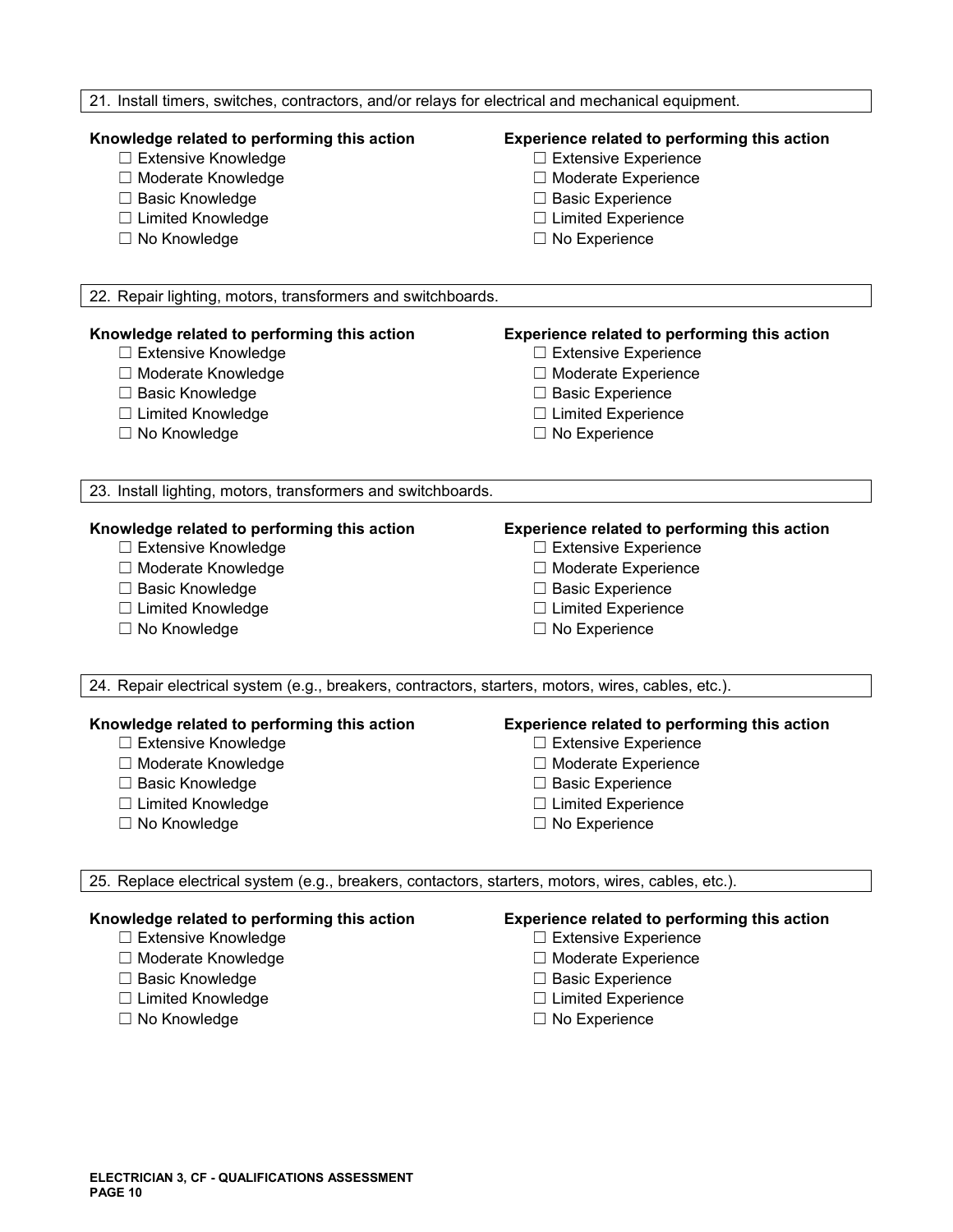26. Perform preventive maintenance on electrical systems (e.g., breakers, contactors, starters, motors, wires, cables, etc.).

#### **Knowledge related to performing this action Experience related to performing this action**

- ☐ Extensive Knowledge ☐ Extensive Experience
- ☐ Moderate Knowledge ☐ Moderate Experience
- ☐ Basic Knowledge ☐ Basic Experience
- 
- 

- 
- 
- 
- ☐ Limited Knowledge ☐ Limited Experience
- ☐ No Knowledge ☐ No Experience

27. Troubleshoot electrical problems in Automatic Transfer Switch (ATS) and power distribution circuits.

### **Knowledge related to performing this action Experience related to performing this action**

- ☐ Extensive Knowledge ☐ Extensive Experience
- ☐ Moderate Knowledge ☐ Moderate Experience
- ☐ Basic Knowledge ☐ Basic Experience
- ☐ Limited Knowledge ☐ Limited Experience
- 

- 
- 
- 
- 
- ☐ No Knowledge ☐ No Experience

28. Operate various types of electrical equipment/tools (e.g., multi-meter, scissor lift, mega–ohm meter, conduit bender, etc.).

# **Knowledge related to performing this action Experience related to performing this action**

- ☐ Extensive Knowledge ☐ Extensive Experience
- ☐ Moderate Knowledge ☐ Moderate Experience
- ☐ Basic Knowledge ☐ Basic Experience
- ☐ Limited Knowledge ☐ Limited Experience
- ☐ No Knowledge ☐ No Experience

- 
- 
- 
- 
- 

# **THIS CONCLUDES THE EXAMINATION**

**REVISION DATE:** 9/15/2019 - PV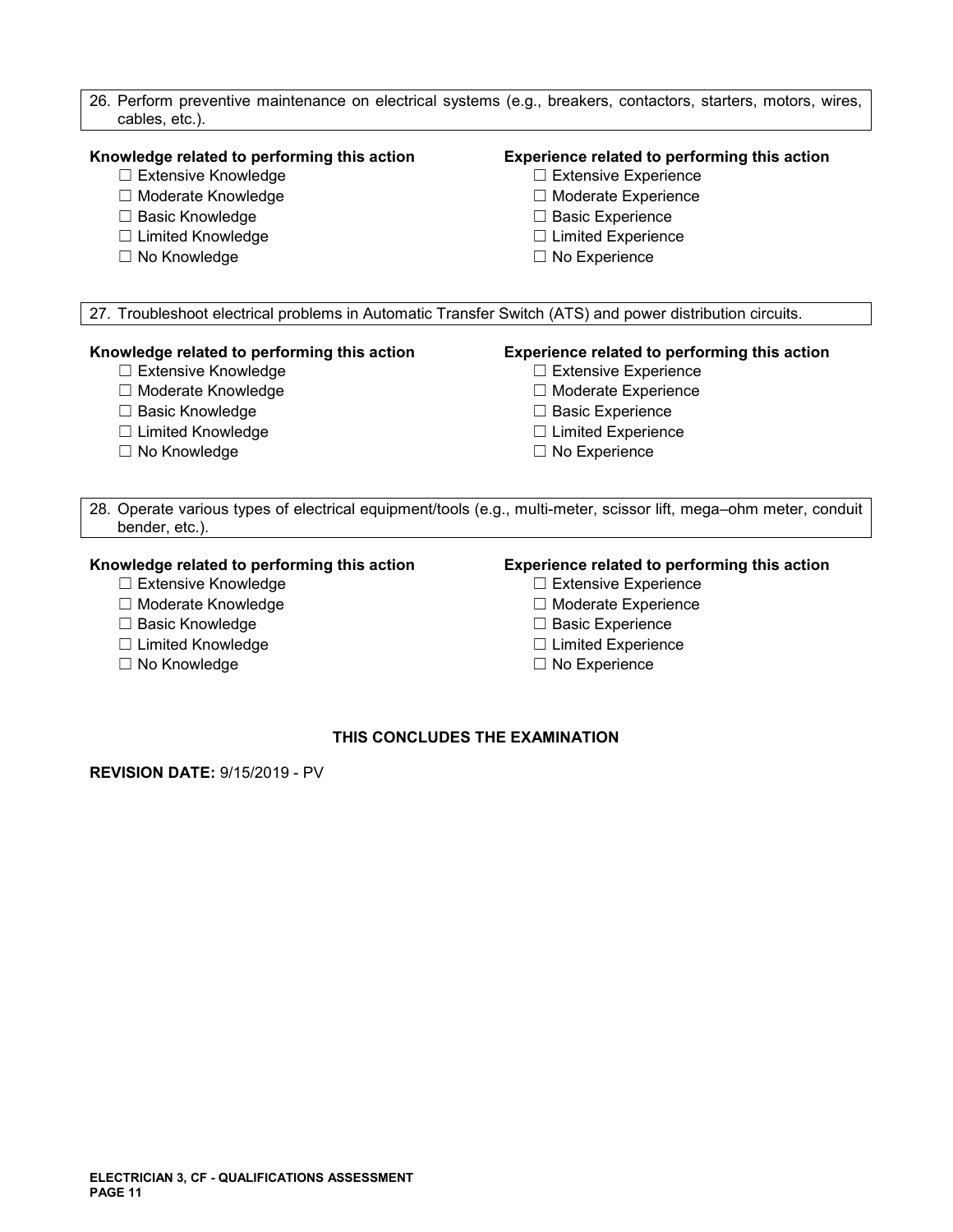**THIS PAGE HAS BEEN INTENTIONALLY LEFT BLANK**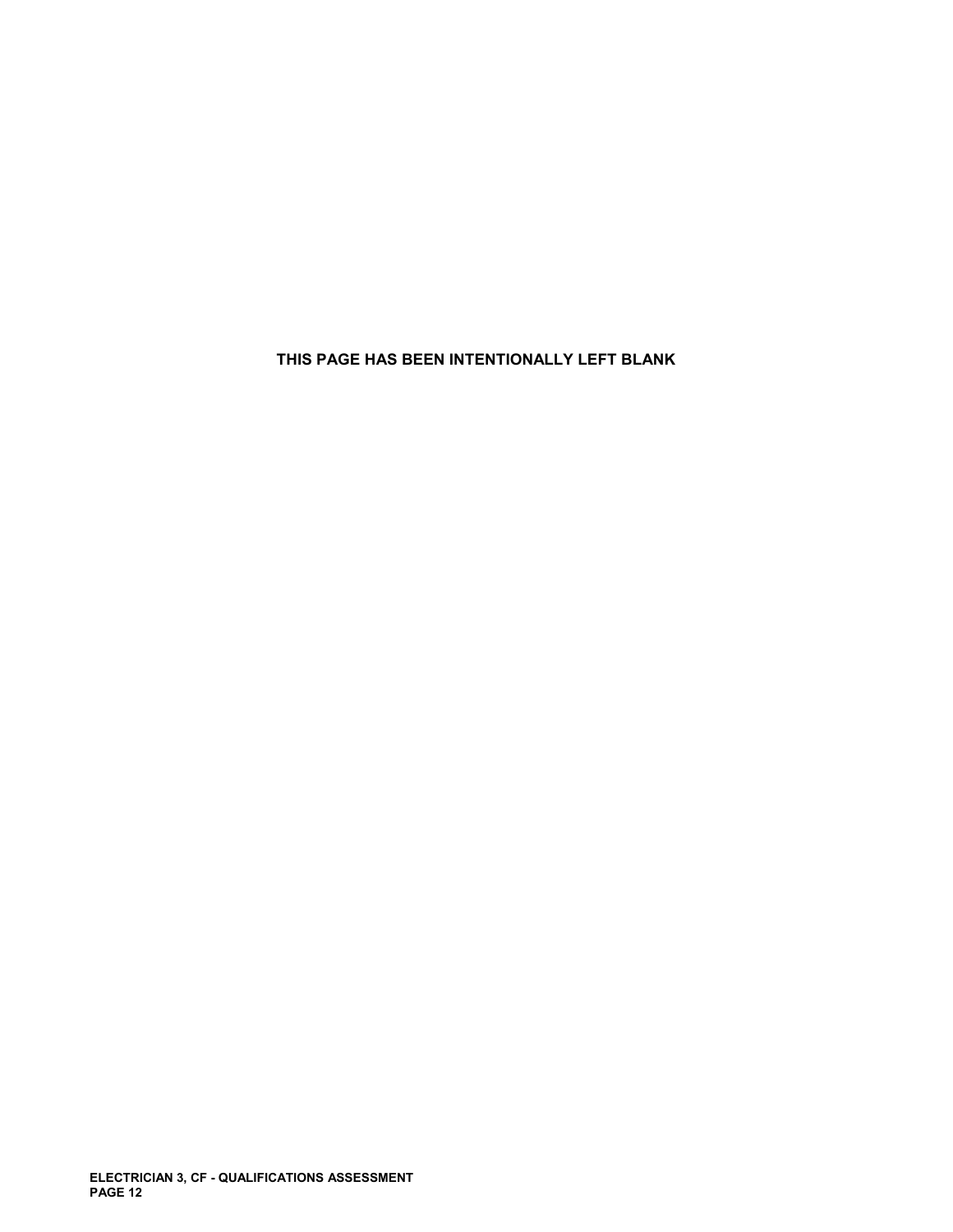### **RECRUITMENT QUESTIONNAIRE**

Applicants are asked to voluntarily provide the information below. The following data will be used for statistical data gathering and reporting purposes. This questionnaire will be separated from the examination and this information will not be used in any employment decisions.

## **GENDER**

- ☐ Male
- ☐ Female
- ☐ Non-binary

# **RACE AND ETHNICITY**

Check **one** box that best describes your race or ethnicity.

- ☐ Black or African American ☐ Multiple Asian\*\* ☐ Multiple Pacific Islander\*\*\*
- ☐ American Indian or Alaska ☐ Indian ☐ Guamanian
- ☐ Hispanic or Latino (alone or ☐ Chinese ☐ Samoan in combination with any
- 
- 
- Native ☐ Cambodian ☐ Hawaiian other race) ☐ Filipino ☐ Other Pacific Islander ☐ White ☐ Japanese ☐ Multiple Races\* ☐ Korean ☐ Laotian ☐ Vietnamese ☐ Other Asian

# **ASIAN PACIFIC ISLANDER**

- 
- 
- 
- 
- 

- \*If you identify with more than one race that is Non-Hispanic or Latino, select Multiple Races.
- \*\*If you identify with more than one Asian ethnicity, select Multiple Asian.

\*\*\*If you identify with more than one Pacific Islander ethnicity, select Multiple Pacific Islander.

### **AUTHORITIES**

Government Code sections 8310.5, 19705, 19790, 19792(h) and California Code of Regulations, Title 2, sections 599.980, 11013(b) authorize the State of California to collect demographic information on job applicants and exam participants for analysis and statistical purposes.

# **CONTINUE TO NEXT PAGE TO COMPLETE RECRUITMENT QUESTIONNAIRE**